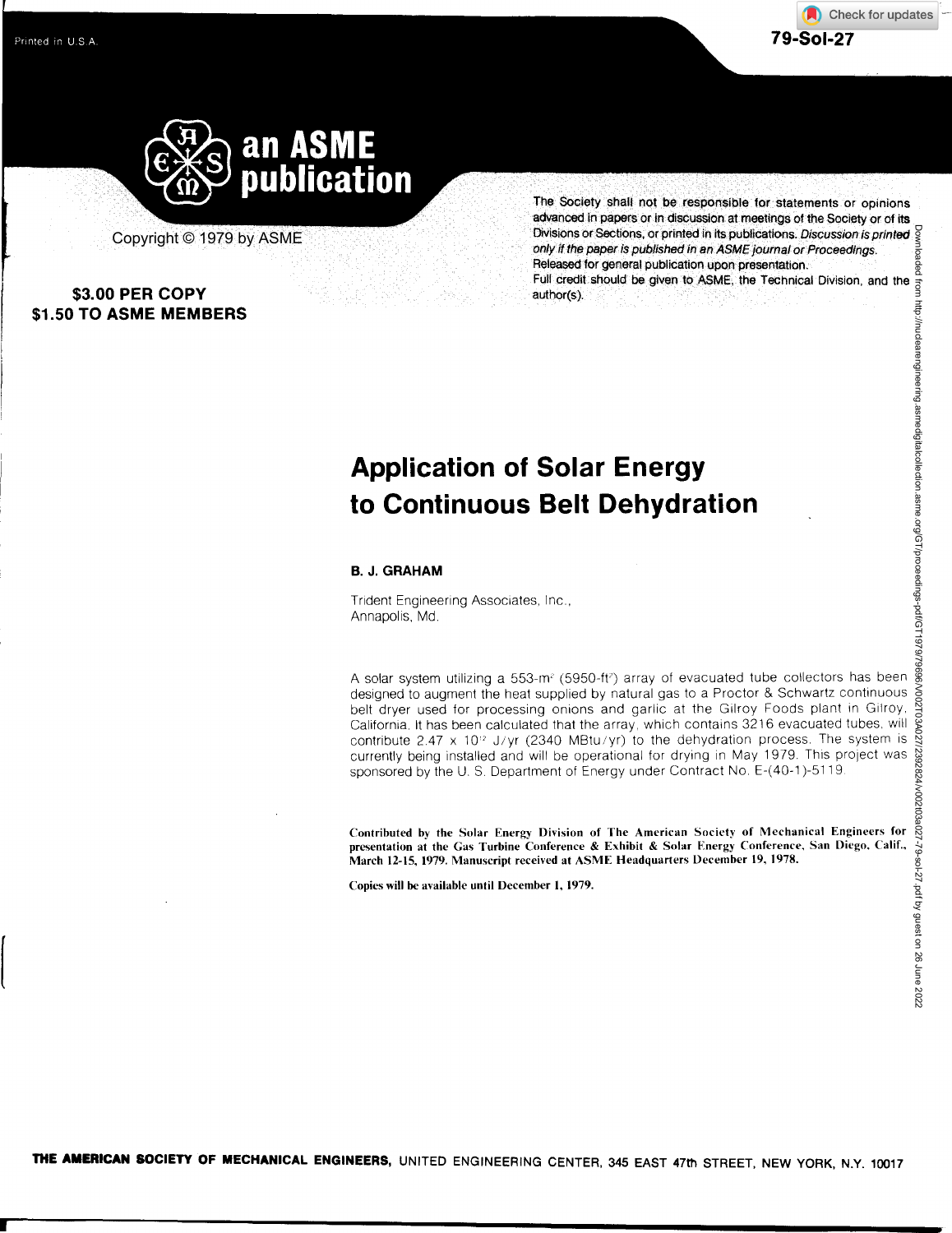## **Application of Solar Energy** to Continuous Belt Dehydration

**B. J. GRAHAM** 

### INTRODUCTION

Large quantities of energy, particularly from natural gas, are consumed in the dehydration of food products. The dehydration of onions and garlic alone in 1975 consumed  $4.0 \times 10^9$  MJ (38 $\times 10^6$  therms) of energy, and the projected energy consumption for this process is  $7.6 \times 10^9$  MJ ( $72 \times 10^6$  therms) by the  $year$  2000<sup>(1)</sup>. Solar energy resources make an ideal supplement to these energy requirements because the temperature demands are modest and because solar energy does not produce undesirable byproducts which are potential contaminants to food products. A system utilizing a 553 m<sup>2</sup> (5950 ft<sup>2</sup>) array of evacuated tube collectors has been designed by Trident Engineering Associates to supplement the energy used in a Proctor & Schwartz continuous belt dryer for processing onions and garlic at the Gilroy Foods plant in Gilroy, California.

The Gilroy Foods plant has eight large continuous belt dryers, a portion of which is shown schematically in Fig. 1, which process onions and garlic around the clock, seven days a week, during a 183 day drying season. In a year, each dryer consumes enough natural gas to provide all of the heat requirements for nearly 500 homes. A dryer will use heat of different qualities and different forms along the various stages in the process line. Some heated air is immediately discharged after a single pass, some is recirculated, and some must be desiccated before it is used. All of these situations present different options as to how solar energy should be added to the system. An additional restriction is that the solar

collecting system must be installed and tested during the off-season time and be running when the next drying season starts.



Fig. 1 The location of the solar heat exchanger on stage A of the Proctor & Schwartz dryer

### SELECTION OF SOLAR COLLECTORS

Since each dryer draws in large quantities of ambient air and heats this to around  $93^{\circ}$  C (200 $^{\circ}$  F)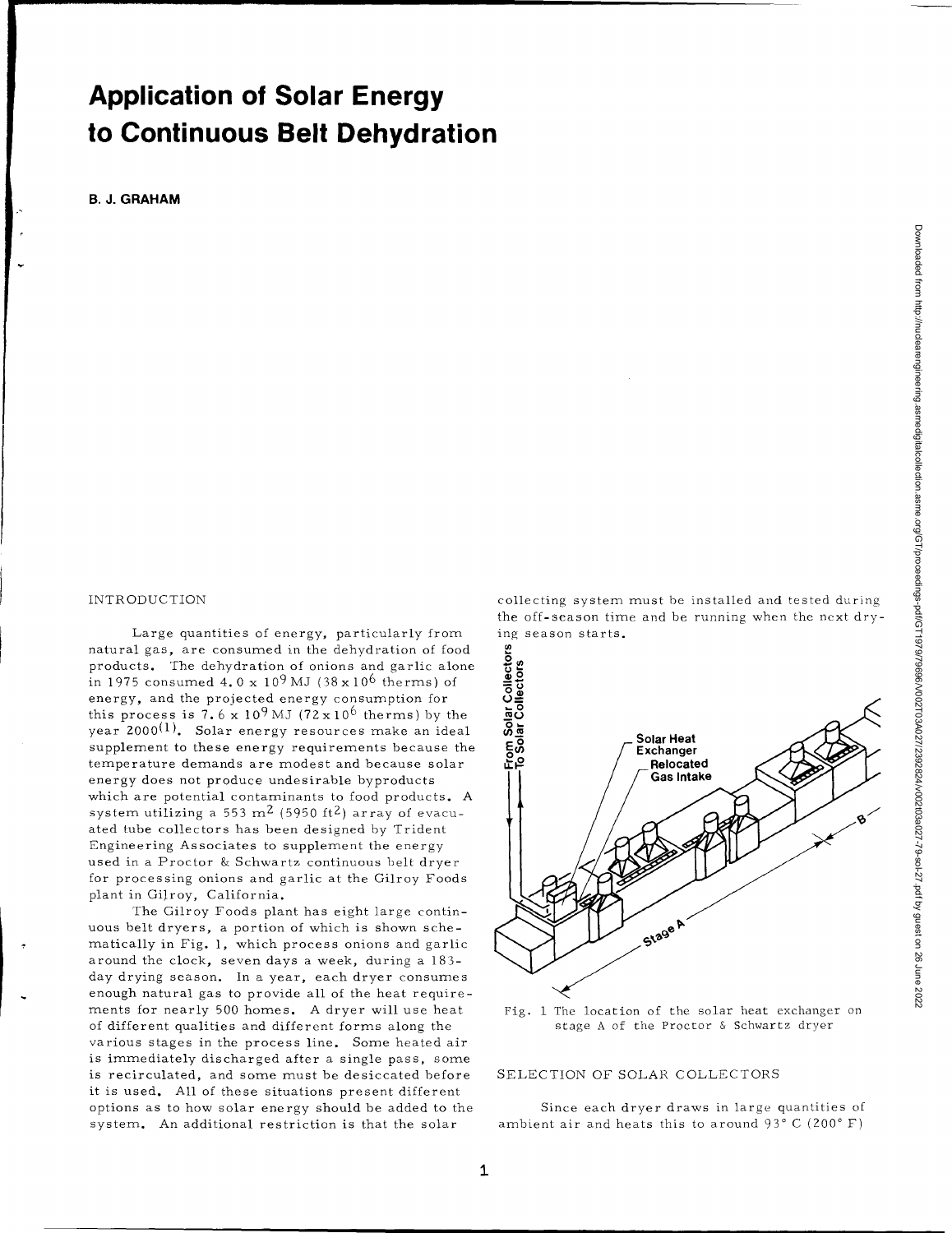with direct firing from natural gas burners, a logical system choice seemed to be to preheat the air with simple solar air collectors located on the large roof area about 5m above the dryer. Solar air collectors for this particular roof were ruled out because the roof is covered with many obstructions such as vents, skylights, and piping, and because this roof does not have the strength to support the addition of collectors. Warehouse K, which is a relatively new construction, has ample unobstructed roof area, and the roof is strong enough to support solar collectors. However, at its closest point, the roof is over 76m (250 ft) from the dryer being considered. Losses from the pumping power requirements for moving large quantities of heated air from the roof to the dryers, especially over a somewhat tortuous ducting path, began to approach the energy gains expected from the solar collectors. It was for these reasons that solar air heaters were not selected to preheat the air entering the first stages of the dryer.

The decision to locate the solar collectors on warehouse K also dictated that the heat transfer medium be a fluid. A fluid, preferably water, could be pumped the distance to the dryer with reasonable pumping power without great losses in the heat energy collected. Tracking concentrating collectors were ruled out because the Gilroy plant has only a small staff of engineers, and it was thought that the continually moving collectors, over the lifetime of a system -- say 20 years, would require more attention and maintenance than could be expected to be added to the duties of the engineering staff. The decision was thus further narrowed to some type of flat plate collector.

The heat exchanger which was placed within the air duct entrance to the initial stage of the dryer, as shown in Fig. 1, was sized to match the acceptable air flow through the gas burners as they now operate. A heat exchanger of special design having only a small number of fins had to be used because onion dust and skins have a tendency to collect in fins closely spaced together. This clogging of the fins with onion debris would greatly reduce the efficiency of the heat exchanger. The dryers and the associated wiring, piping, and peripheral equipment are already in place, and this placed a practical limitation on the size of the heat exchanger. The collector field size of 553 m<sup>2</sup> (5950 ft<sup>2</sup>) was dictated by the requirements of the heat exchanger.

Although a limited amount of drying of specialized products is done during the off-season, the bulk of the drying is accomplished in a 183-day period during late spring, summer, and early fall. This means that an expensive solar system is not being utilized for drying for almost half the year. The Gilroy plant has a boiler which is used year round for a source of supplemental heat and for cleaning the dryers. To make use of the solar system year round, as long as the heated water from the solar system is above 60° C (140° F) and not in demand from the dryer heat exchanger, it is diverted to the condensate tank of the boiler where it helps to preheat water eventually used by the boiler. The demands for heat energy by the dryer or by the

condensate tank are so large that all of the energy produced by the solar system is consumed and there is no need for an expensive storage system.

The temperature requirements dictated by the heat exchanger and by the condensate tank which were in the range from  $60^{\circ}$  C to  $93^{\circ}$  C (140° F to 200° F) led to the decision to choose high performance flat plate collectors which use evacuated tubes as the collector. A number of flat plate collectors which were not the evacuated tube type were first considered. These were rejected largely because their efficiencies rapidly drop off when these collectors are used in the desired temperature range. Even when these collectors were operated at a marginal temperature near 60° C (140° F), their efficiencies were considerably less than the evacuated tube collectors. Fig. 2 compares the efficiencies of typical flat plate collectors and an evacuated tube collector, and it gives an indication of the range of temperatures in which they are to operate<sup>(2)</sup>.



Fig. 2 Comparison of efficiencies of flat plate collectors and an evacuated tube collector

The cost per unit area of flat plate collectors is somewhat less than that of evacuated tube collectors. The greater efficiency of the evacuated collectors means that fewer of these collectors are required to deliver the same energy as a given area of flat plate collectors, and this tends to offset the cost per unit area. From DOE-sponsored projects on the use of solar energy in industrial processes, it has been found that costs for support structures and installation of collectors can run between 30% and 80% of the total cost of the collectors themselves. This means that a smaller collector field makes a reduction in cost of support structure and installation, reducing significantly the overall cost per unit of energy delivered.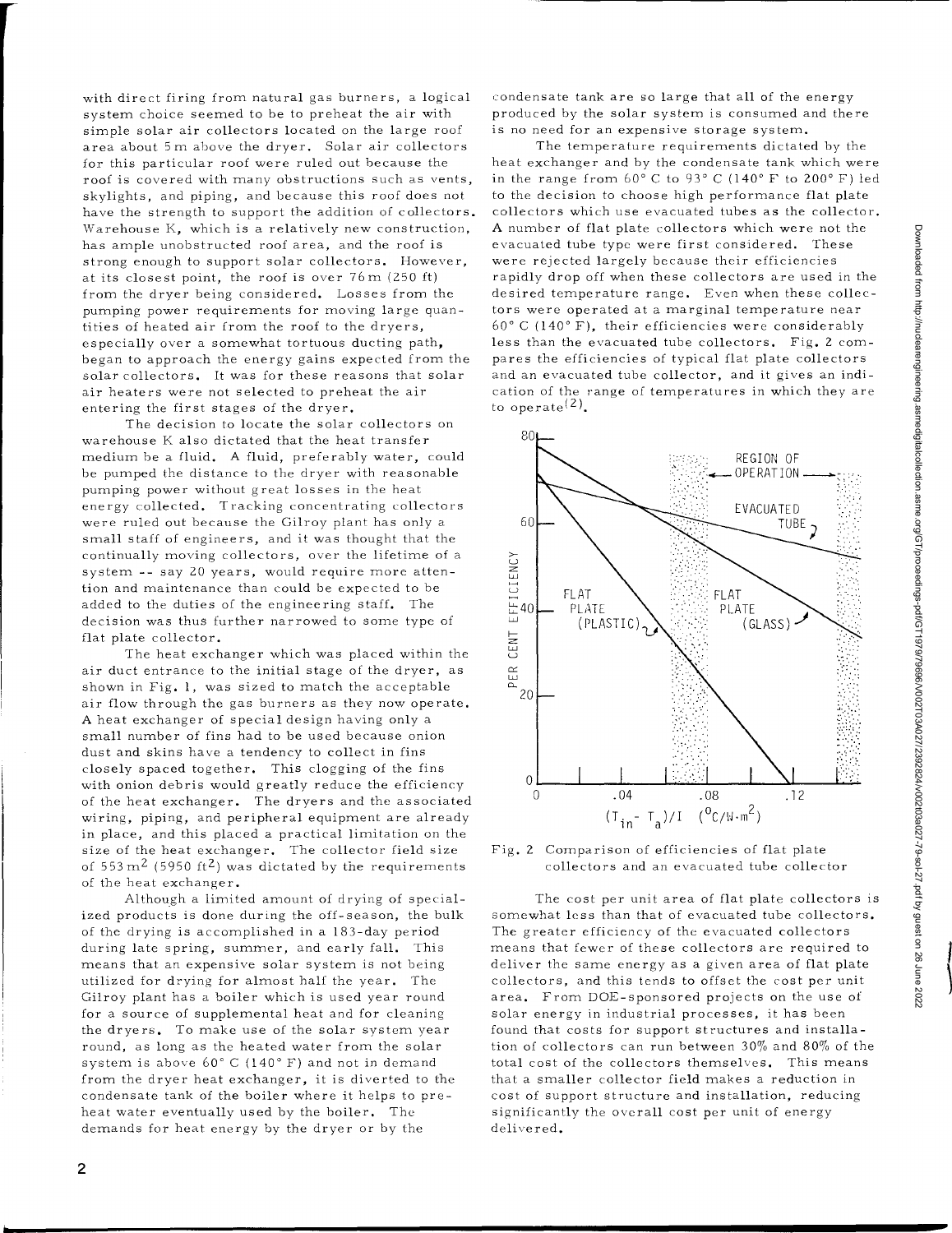Evacuated Tube Collectors EVACUATED The high performance of this type of collector COLLECTOR is achieved by a vacuum insulating jacket and by a TUBE non-imaging concentrator. As shown in Fig. 3, an outer glass cylinder serves as a window, and an inner cylinder with a selective coating is the absorber. The selective coating on the absorber tube is protected from the deteriorating effects of moisture and the constituents of ambient air by the evacuated space between the jacket and the absorber tube. Reverse loss of heat from the absorber tube by conduction and convection is quite small because the evacuated region insulates the tube. Losses by radiation are made small by the selective coating whose absorptivity-emissivity is wavelength selective. SERPENTINE





The solar radiation collected by the absorber is conducted through the inner glass cylinder through an air gap and into a metal fin which conforms to the inside diameter. Thermal energy is then removed by a fluid flowing through a U-tube flow passage. Individual tubes are grouped in a modular form with ten glass tubes mounted parallel to each other in the reflector assembly as shown in Fig. 4. A single module has an effective collecting area of 1.37 $m<sup>2</sup>$  $(14.8 \text{ ft}^2)$ . The entire system will be using a total of 402 modules. Tubes are placed in a simple Veetrough reflector which helps to increase the collection of diffuse as well as direct radiation. The weight per unit area for a module filled with water is 17 kgf/ $m^2$  $(3.6 \text{ lbs/ft}^2)$ . The U-shaped tubes are interconnected to form a serpentine structure of ten loops in series, and a connection at either end allows for convenient connection with a manifold. Water which enters from the manifold passed through each of the ten tubes before it exits the module. In case of a potential freeze situation or an emergency shutdown, the tubes can be drained to prevent damage from freezing or steam flashing. Stagnation temperatures of 370° C (700° F) can be tolerated without damage to the collector tube or the selective coating.



Fig. 4 A single module containing evacuated tube collectors

The data in Table 1 gives the averages for ambient day-time temperatures for the Gilroy area, the daily insolation on a horizontal surface, and the number of daylight hours. Because the drying season is in the summer, the inclination angle was set at 20' in order to collect the maximum radiation from the summer sun. The total energy collected by this system is expected to be on the order of 2.5 x  $10^{12}$  J/yr  $(2.4 \times 10^3 \text{ MBTU/yr})$ . Piping systems losses during operation and piping heat losses, particuarly at night, will be about 9% of the total energy collected, and collector night losses will be on the order of 1.0% of the total energy collected.

### Table 1

### Insolation Conditions at Gilroy, California

Gilroy ( $\phi = 37^{\circ}$ ), Inclination angle, s= 20°,  $T_{\text{in}} = 71$ ° C (160°F)

| $-1n - 11 - 01100 + 1$ |             |                 |                    |          |
|------------------------|-------------|-----------------|--------------------|----------|
|                        | Average     |                 |                    |          |
|                        | Day-Time    |                 | Insolation on a    | Average  |
| Month                  | Temperature |                 | Horizontal Surface | Daylight |
|                        | °C          | $\rm ^{\circ}F$ | $(MJ/d, m^2)$      | (Hours)  |
| Jan                    | 11.7        | 53              | 8.17               | 9.75     |
| Feb                    | 12.8        | 55              | 11.7               | 10.7     |
| Mar                    | 14.4        | 58              | 17.8               | 11.8     |
| $_{\rm Apr}$           | 15.6        | 60              | 22.0               | 13.0     |
| May                    | 21.1        | 70              | 25.1               | 14.0     |
| Jun                    | 23.3        | 74              | 27.2               | 14.5     |
| Jul                    | 23.9        | 75              | 26.0               | 14.3     |
| Aug                    | 23.9        | 75              | 23.5               | 13.4     |
| Sep                    | 23.9        | 75              | 19.6               | 12.3     |
| Oct                    | 18.9        | 66              | 14.6               | 11.1     |
| Nov                    | 13.9        | 57              | 10.1               | 10.0     |
| $_{\rm Dec}$           | 12.2        | 54              | 7.15               | 9.48     |

### OVERALL SYSTEM

The schematic diagram in Fig. 5 shows the solar system and the piping scheme which delivers energy to the heat exchanger in the dryer and to the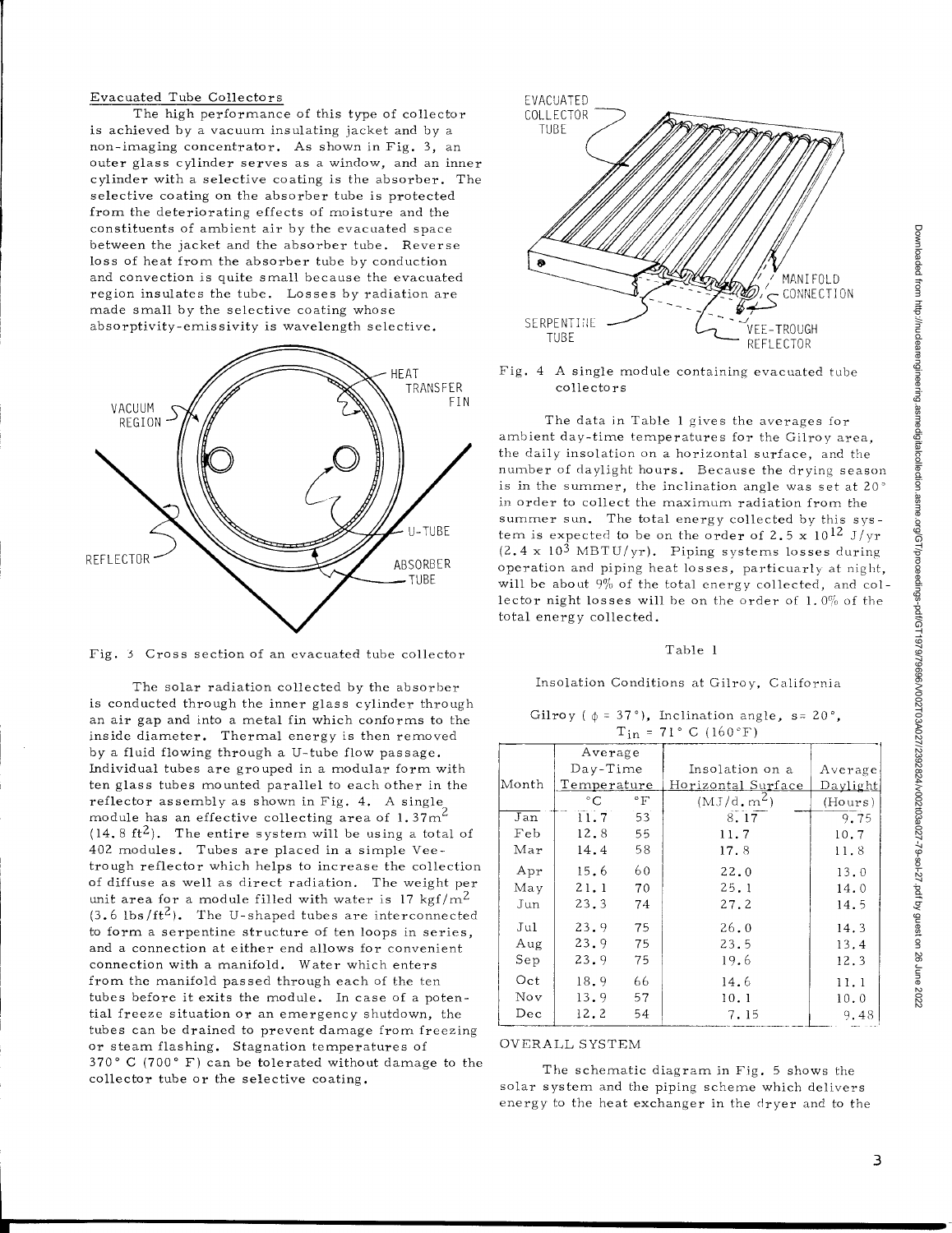boiler condensate  $tank(4)$ . The solar field is divided into four arrays, each of which can be isolated from the rest of the system. Provision is made for each array to be vented manually when the collectors are being filled with water or automatically when air collects in the system and needs to be removed. There is no need for a freeze protection mode for an evacuated tube collector in the Gilroy area; but as a safeguard, the pump will start circulation of water again if the temperature in the header were ever to drop below 3° C (38° F). This would draw warmer water into the collectors and prevent freezing in the collector tubes or the piping.

- ° Mode 3: Circulate, Preheat Air, and Preheat Boiler Feed -- Under some operating conditions, the overall system efficiency can be improved by withdrawing water from the condensate tank, absorbing solar energy in the field, preheating air in the first stage of the dryer, and supplying preheated boiler feedwater.
- ° Mode 4: Preheat Boiler Feedwater -- This mode is used for preheating boiler feedwater when the dryer is operating with gas heat only, or when the *dryer* is shut down in the off-season.



Fig. 5 Solar system and piping scheme

An Acurex Autodata Nine Acquisition and Control System (DACS), block diagramed in Fig. 6, will monitor and control the entire system. The four basic modes of the system operation are:

- ° Mode 1: Circulate and Bypass Load -- This mode is used for the system checkout and for freeze protection.
- ° Mode 2: Circulate and Preheat Air -- This is the normal operating mode. Circulation is initiated when insolation reaches a set level which has been entered into the DACS.

Manual push button control is provided so that any valve or pump can be operated in the opposite position to that called for by the automatic system if desired. When the manual control is released, the system reverts to the automatic mode of DACS. In addition to the control of the solar heating system, the DACS also monitors weather and temperature information. Twenty resistance thermometers are monitored; and they will measure the temperatures of the ambient air, water in the collector modules, the air entering and leaving the heat exchanger, the water in the headers, and the lines to the condensate